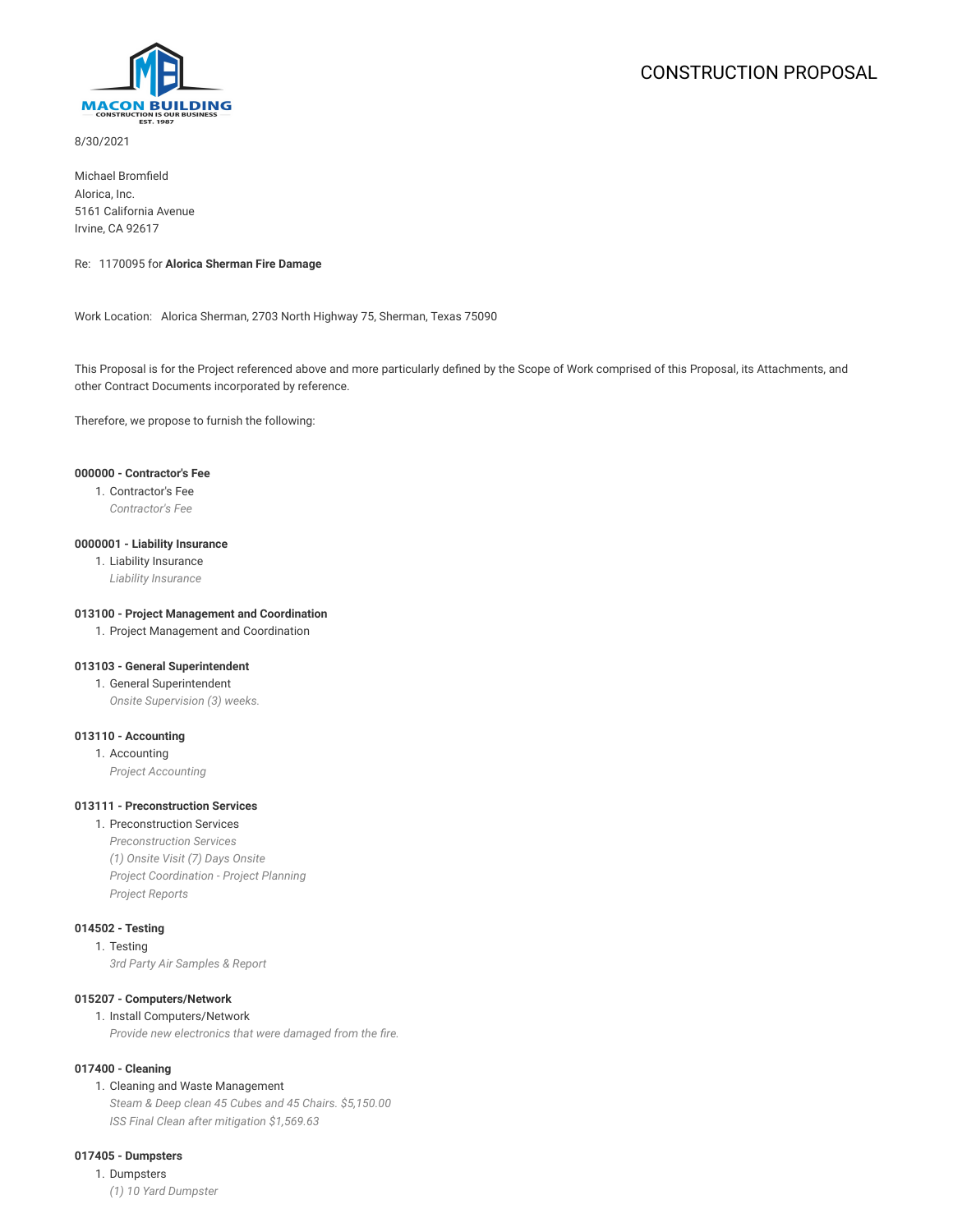#### **017423 - Final Cleaning**

#### 1. Final Cleaning

*FInal Clean After Construction*

## **017602 - Dust Control / Building Protection**

## 1. Dust Control

*6 Mill Plastic and Filter Media For HVAC during drywall sanding. Building Protection to protect existing conditions for construction workers.*

## **024100 - Demolition**

1. Demolition *Mitigation Company Duraclean \$41,469.63 Lakeside \$1,000.00*

## **092000 - Plaster and Gypsum Board**

## 1. Plaster and Gypsum Board

*Provide and Install 51 LNFT of Drywall and skim to a level 4 finish.*

## **095100 - Acoustical Ceilings**

## 1. Acoustical Ceilings

*Provide and Install 110 SQFT of acoustical ceiling grid/tile. "2X4".*

#### **096000 - Flooring**

## 1. Flooring

*1. Provide and Install 12,000 SQFT of Milliken Carpet, Adhesive and Base.*

- *2. Additional labor to lift furniture for carpet install 1000 Yards*
- *3. Walk Off Carpet Provide and Install 3,000 SQFT of Milliken Obex Tile and Adhesive.*
- *4. Provide and Install 90 SQFT of Karndean LVT.*
- *Material Cost: \$47,219.54*
- *Labor Cost: \$26,673.00*

## **099100 - Painting**

## 1. Painting

*Provide and Install 10,100 SQFT of paint.*

## **125000 - Furniture**

## 1. Furniture

*New Office Furniture*

## **210000 - Fire Suppression**

1. Fire Suppression

*Provide Labor and Material to repair sprinkler head.*

## **230000 - Heating, Ventilation, and Air Conditioning**

## 1. Heating, Ventilating, and Air

*Provide and Install (2) registers and approx. 15' of flex duct.*

## **260000 - Electrical**

## 1. Electrical

*Provide and Install (4) 2X4 Lay In Fixtures, (1) Switch and (2) Receptacles'.*

## **00.2 - Sales Tax**

```
1. Sales Tax
Sales Tax
```

| Price:               | \$244,987.14 Two Hundred Forty Four Thousand Nine Hundred Eighty Seven Dollars and Fourteen Cents |  |
|----------------------|---------------------------------------------------------------------------------------------------|--|
| Time:                | The duration of the Work to achieve Substantial Completion will be 112 calendar days.             |  |
| Terms:               | NET30                                                                                             |  |
| $Clarification(s)$ : | None.                                                                                             |  |
| Expiration:          | This Proposal shall remain open for 30 calendar day(s).                                           |  |
| Attachment(s):       | <b>Additional Attachments</b><br>Schedule Of Values                                               |  |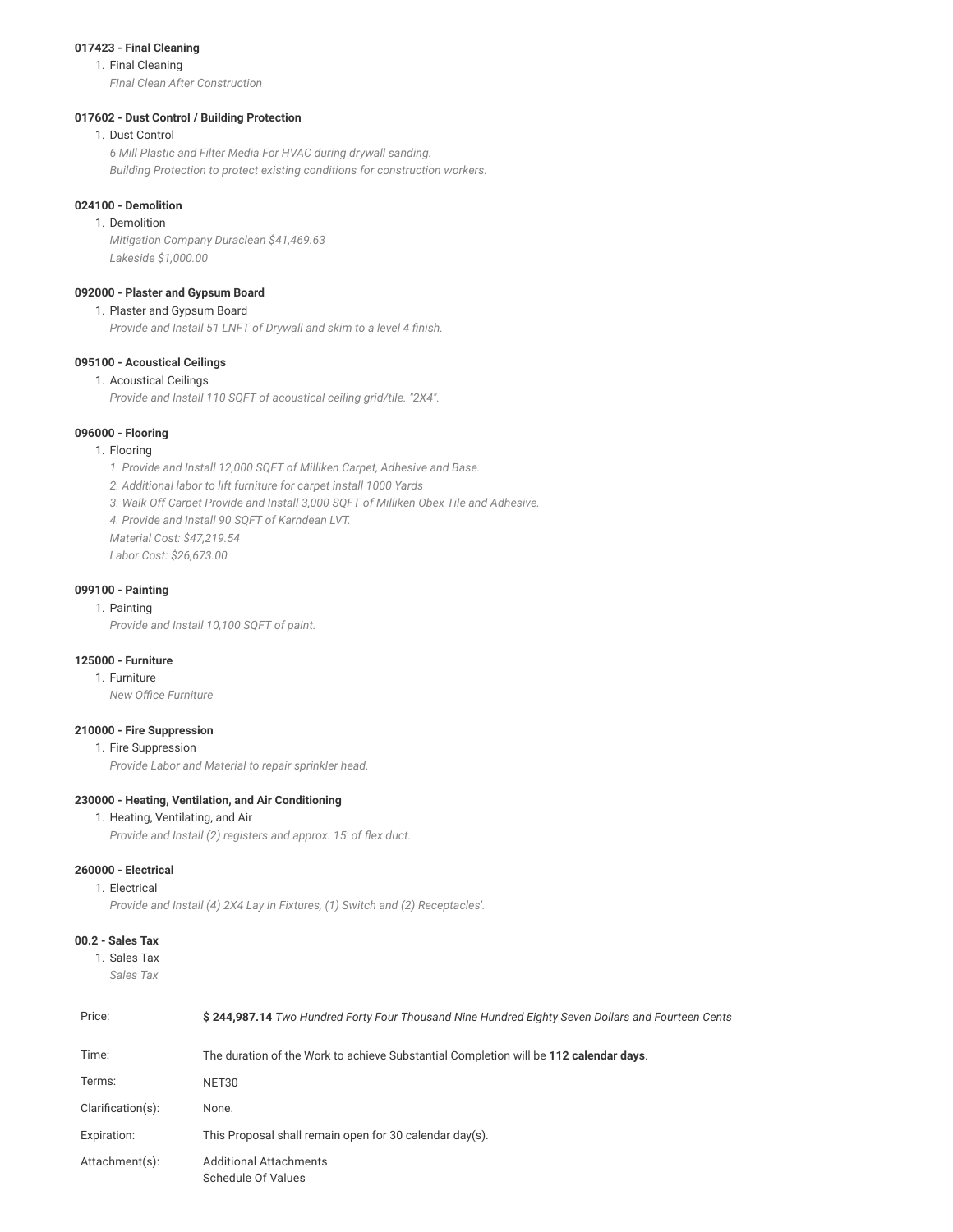Please contact me at 407-339-1188 or via e-mail JimMaconJr@maconbuilding.com if you have any questions or require additional information.

Regards, Jim Macon Jr. Vice President **Jim Macon Building Contractor, Inc.**

## **ACCEPTANCE OF PROPOSAL**

The Scope of Work described above supersedes any and all prior communication about this Work. By accepting this Proposal, Customer understands that changes to the scope for any reason not controlled by **Jim Macon Building Contractor, Inc.** may result in additional charges. Invoices for Work completed shall be presented at least monthly and shall be due within 30 days. In the event **Jim Macon Building Contractor, Inc.** is required to pursue any collection efforts to be paid, Customer shall be responsible for all of **Jim Macon Building Contractor, Inc.`s** attorney`s fees and costs incurred pre-suit, in litigation, and any appeals which ensue, together with interest on all unpaid amounts at 1 1/2 % per month.

Client Signature:

Alorica, Inc.

Date:\_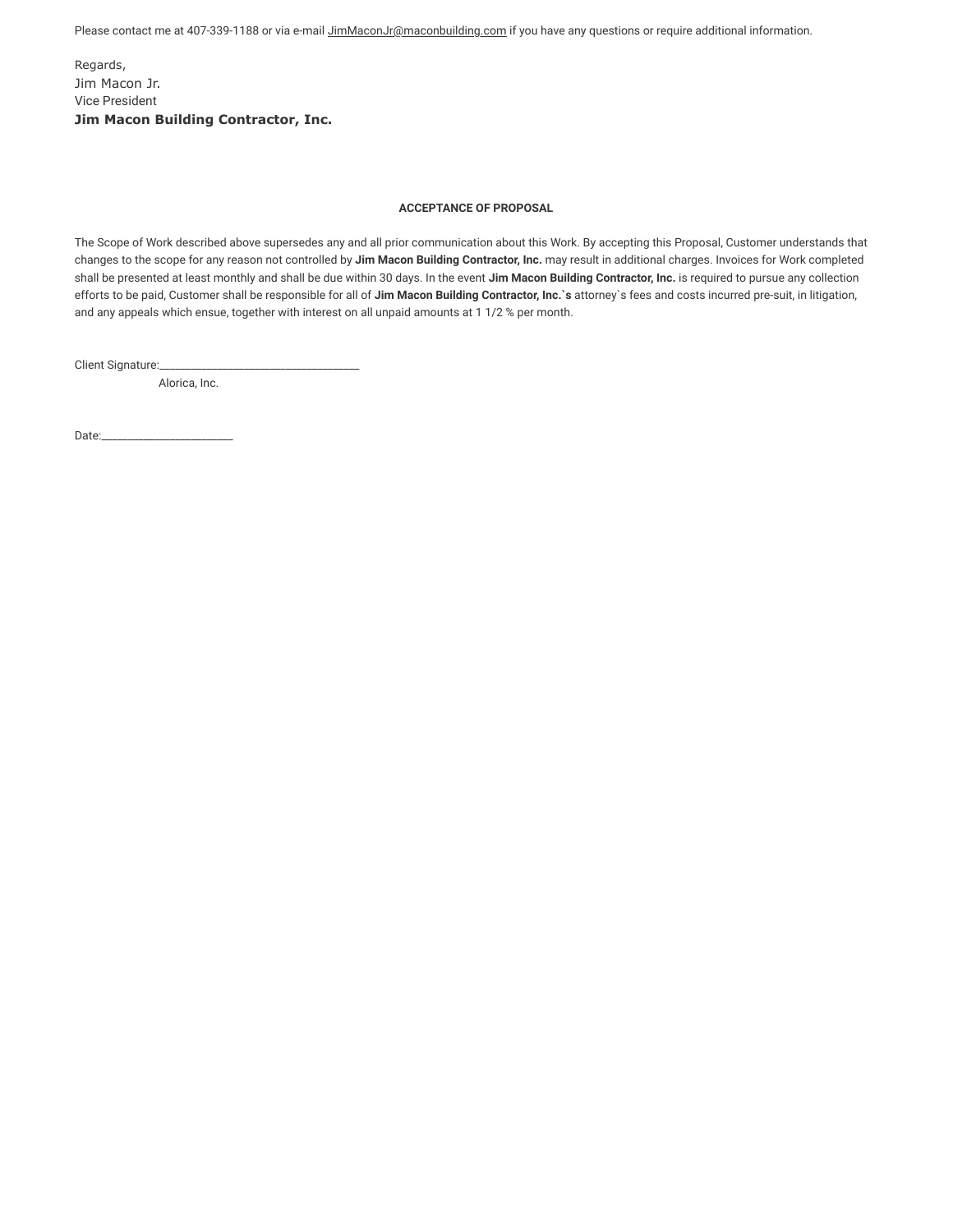

## Project: 1170095 - Alorica Sherman Fire Damage Date: 08/30/2021

# ADDITIONAL ATTACHMENTS

| #              | <b>File</b>                                                                              |
|----------------|------------------------------------------------------------------------------------------|
|                | 2NDGEAR Electronics Proposal<br>(https://redteam.link/u59m0vz)                           |
| $\overline{2}$ | <b>AIRMD INVOICE</b><br>(https://redteam.link/wz6bmpl)                                   |
| 3              | Alorica-Sherman Build Back Plan<br>(https://redteam.link/qzrg5qd)                        |
| 4              | Alorica-Sherman Furniture Cleaning<br>(https://redteam.link/pr78yoj)                     |
| 5              | Alorica-Sherman TX Flooring Replacement Plan - REVISED<br>(https://redteam.link/5puj9ql) |
| 6              | <b>Cintas Fire Sprinkler Invoice</b><br>(https://redteam.link/cxs0sz3)                   |
| 7              | <b>Duraclean Invoice</b><br>(https://redteam.link/wjjh1hx)                               |
| 8              | <b>Flooring Material Proposal</b><br>(https://redteam.link/g0jbxpo)                      |
| $\mathsf{Q}$   | <b>Furniture Vendor Proposal</b><br>(https://redteam.link/1r8emdn)                       |
| 10             | ISS Invoice - Flnal CLean After Mitigation.<br>(https://redteam.link/fvz4nn7)            |
| 11             | <b>Spectra Contract Flooring Labor Proposal</b><br>(https://redteam.link/0x3lcmi)        |